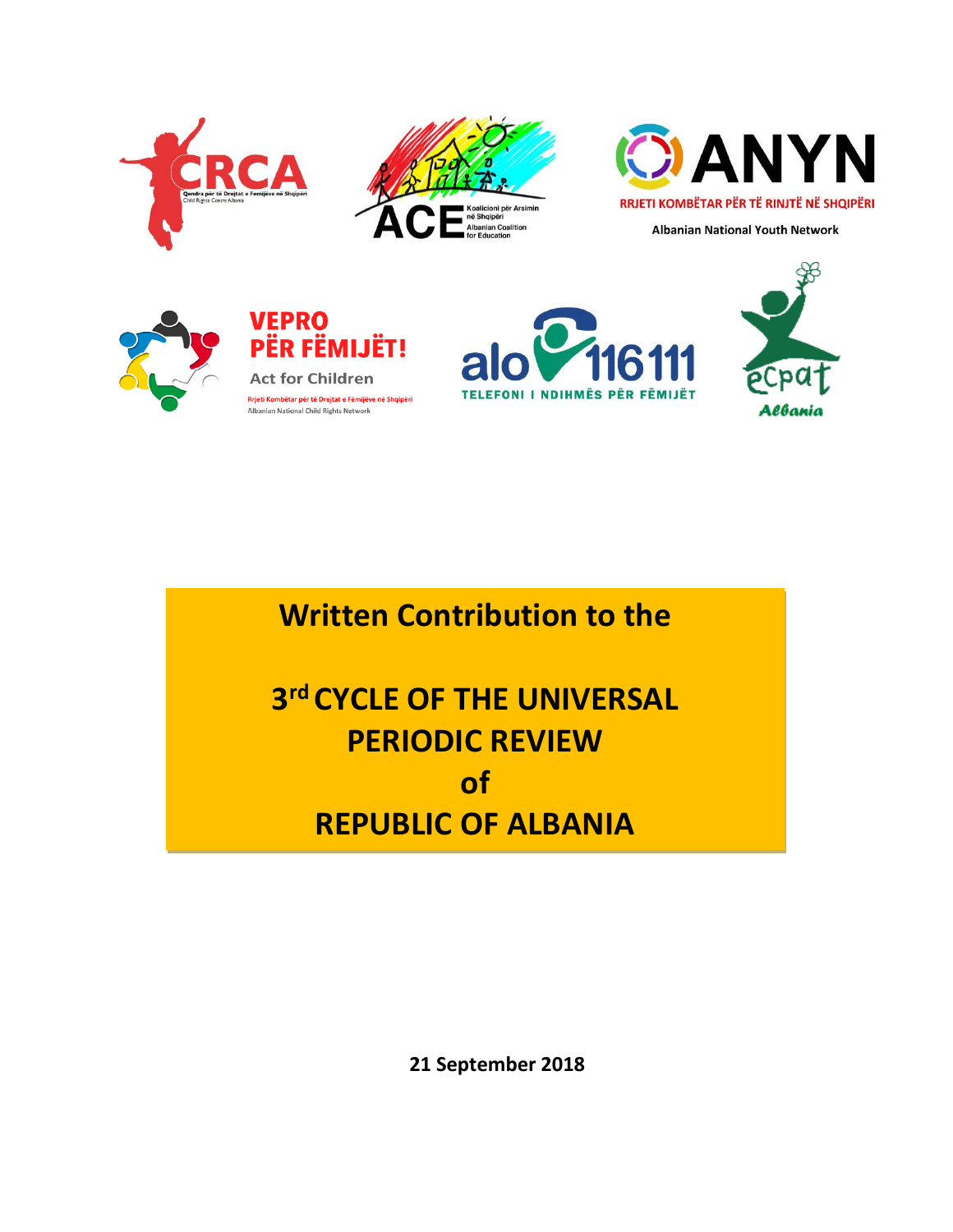# **Table of Contents**

### **Statement of Interest**

### **1. Summary**

### **2. Legal and policy framework for children and young people**

- 2.1 Legal framework
- 2.2 Public policies for children and young people

### **3. Situation of children in Albania**

- 3.1 Children and poverty
- 3.2 Right to Education
- 3.3 Violence against children
- 3.4 Child Safety online
- 3.5 Child trafficking and commercial exploitation of children
- 3.6 Access to Justice and the administration of juvenile justice
- 3.7 Child protection system in Albania

### **4. Situation of Youth in Albania**

- 4.1 Youth population
- 4.2 Youth poverty
- 4.3 Youth education
- 4.4 Youth unemployment
- 4.5 Youth migration
- 4.6 Youth crime
- 4.7 Youth participation

### **5. List of Recommendations**

- 5.1 Recommendations for the improvement of children rights
- 5.2 Recommendations for youth rights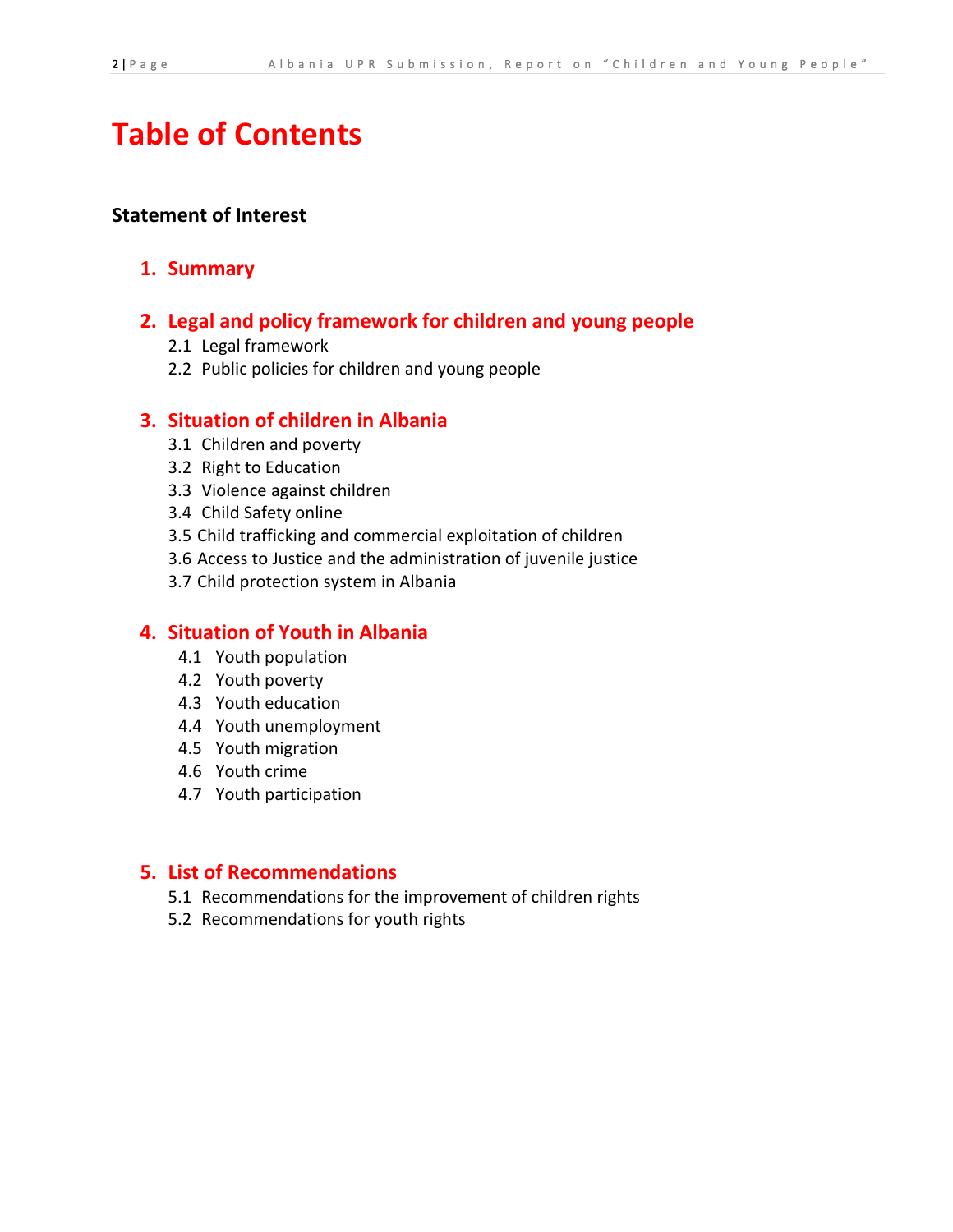# **Statement of Interest**

This Report is submitted as a written contribution on the children and youth rights situation in Albania for the 3<sup>rd</sup> cycle of UPR reporting. It provides information on child education, poverty, violence, social protection, health and access to justice. It is based on secondary data of the organisations that drafted this written submission and other data and reports from the Government, NGO's and UN sources on Albania. It was drafted from a coalition of two national NGO's and 4 national networks working for the promotion of the rights of children and youth in Albania.

**Child Rights Centre Albania (CRCA)** is one of the major children and youth NGO's in Albania established in 1997. CRCA works to promote the respect of children and youth rights, to protect them from violence, abuse and exploitation, to increase child and youth participation at national and local level, through lobby and advocacy, policy and legislation improvement; capacity building, information and research, and establishment of good models of social services.

**Albanian Coalition for Education, (ACE)** established since 2004 represents a national movement and the only network of 20 major national organizations and groups, advocating for universal right to quality and inclusive public education for everyone. It is widely recognized as the major civil society group advocating for the universal right to equitable and inclusive quality public education. ACE is a member of Global Campaign for Education and the organizer in Albania of the Global Action Week, "Education for All".

**Albanian National Youth Network (ANYN)** established in 2012, represents the national youth movement in Albania and is composed of all major youth forums and civil society organization. ANYN goals are: to promote the issues and rights of young people at local and national level; to advocate for youth participation representation at all levels of decision-making, promote new youth friendly policies at national and local level, as well as encouraging new national laws and programs to support youth in Albania.

**Albanian National Child Rights Network "Act for Children"** was established in 1999 and represents the only national network working actively to advocate for the implementation of the international child rights standards in Albania. "Act for Children" takes joint actions and initiatives to respect and promote children's rights and their protection from violence, discrimination, abuse, and exploitation.

**Albanian National Child Helpline (ALO 116)** is a nation-wide free of charge counselling and referral service for children. The National Child Helpline in Albania talk to children in some of their most difficult moments in life. Alo 116 aim to protect them and their well-being by counselling and advising, referring and publicly defending their individual rights and believe that children and young people have rights and they can identify their problems and ALO 116 makes possible child and youth participation.

**ECPAT Albania** is a member organization of ECPAT International and works through lobby and advocacy, organization of campaigns and public awareness, to improve the legislation and policies for children who have survived economical and sexual commercial exploitation and abuse. ECPAT Albania priority issues for its work include elimination of commercial sexual exploitation of children, child labour and child pornography and abuse on the Internet.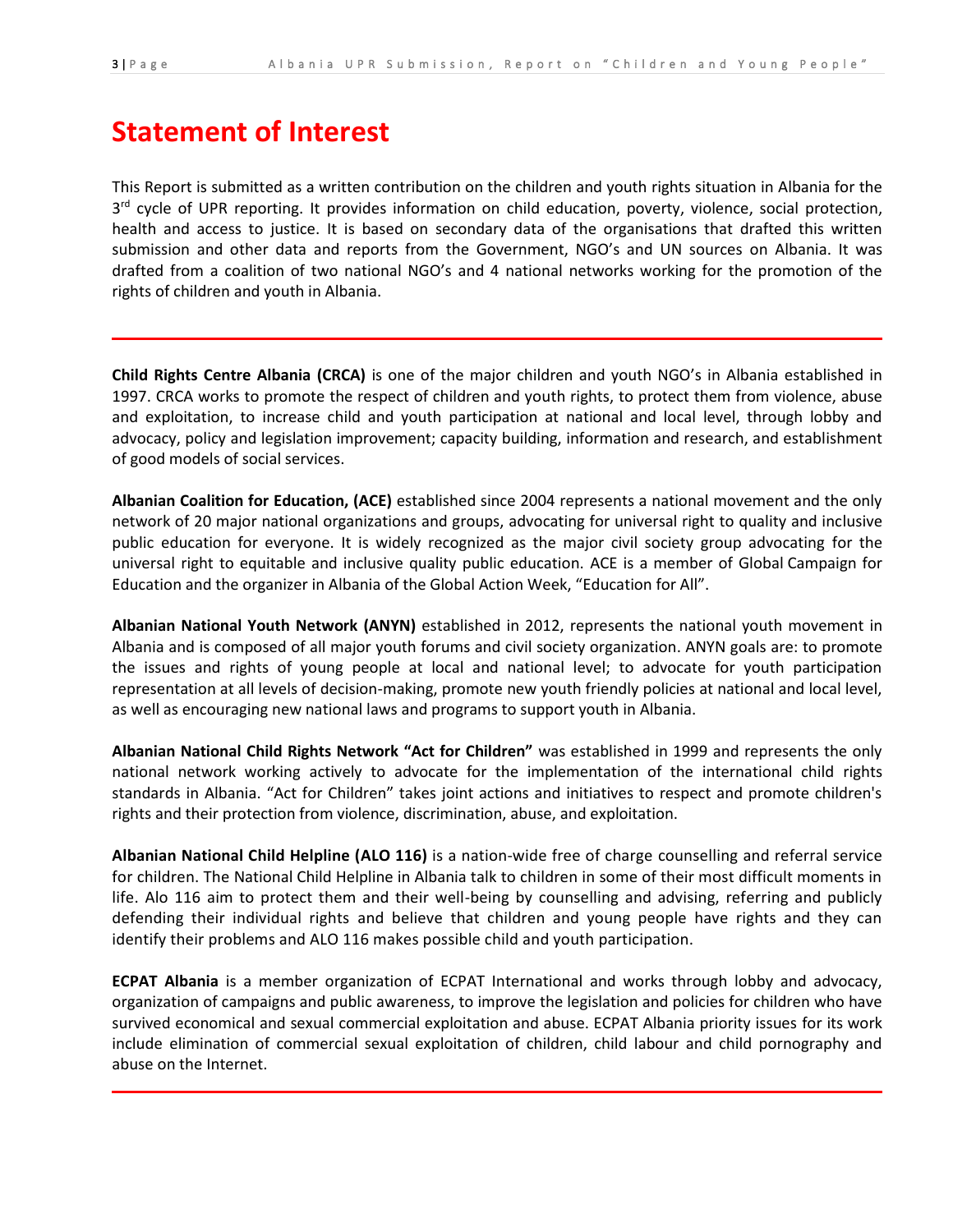# **1. Summary of the report**

Albania has strived to advance human rights for children and youth. Yet, despite many advancements, wide spread corruption, political infighting, weak public institutions, immense corruption of justice system and lack of public investment for children and young people, has seriously hindered the efforts to protection of the rights for children and young people.

By the end of 2017, more than 40% of the Albanian population lived abroad<sup>1</sup>. With a lower child birth rate Albania is becoming one of countries with the oldest population in Europe. The median age increased from 27 to 37<sup>2</sup> for the last twenty years. Children and young people make up to 41% of the population<sup>3</sup> (up to 29 years old). Child mortality has reduced considerably; at the same time the under 5-child mortality rate remains a  $\mathsf{concern}^4.$ 

Child and youth poverty are reinforced by high unemployment, lack of opportunities and migration. Despite strong economic development, Albania continues to be one of the poorest countries in Europe. Nearly 14 percent of the population continues to live in absolute poverty, while almost 33 percent of the population lives in relative poverty. Poverty in Albania, after the 2008 economic crisis in the European Union, hit especially children, youth and retirees<sup>5</sup>.

Violence against children is wide spread despite the fact that legislation and policies prohibit corporal punishment. Several studies have shown that at least 50% or 1 in 2 children is or has been a victim of physical violence from the family or at school<sup>6</sup>, while almost 20 percent of adolescents in public schools complain of being bullied or discriminated against on the grounds of their sexual orientation and gender identity<sup>7</sup>.

Children in residential institutions complain of a high incidence of physical and emotional abuse<sup>8</sup>. The Commissioner for Human Rights of The Council of Europe noted: "While the number of institutionalised children in Albania does not appear to be high. (There are<sup>9</sup>) serious allegations of physical and psychological violence against children, including a case of sexual abuse of a child.<sup>10</sup>"

The Government has done little to mitigate the consequences or to prevent violence against children. Currently Albania doesn't have public social services to deal with trauma that violence causes to children and young people<sup>11</sup>. Reports on violence against children show that only a very small fraction of cases of violence against children are reported.

<sup>1</sup> Albania: Mainstreaming, acceleration, and policy support for achieving SDGs, World Bank Group, Tirana 2018.

<sup>2</sup> Population ageing in Albania, INSTAT 2015.

<sup>3</sup>Albanian Population data from 2018, INSTAT [\(http://www.instat.gov.al/en/themes/demography-and-social-indicators/population/\)](http://www.instat.gov.al/en/themes/demography-and-social-indicators/population/) 4 idem

<sup>&</sup>lt;sup>5</sup> Overview of Albania, World Bank Group, 2017. Info[: http://www.worldbank.org/en/country/albania/overview](http://www.worldbank.org/en/country/albania/overview)

<sup>6</sup> Cenko E., Hazizaj A., Haxhiymeri E., Çoku B., Violence against Children in Albania. Balkan Epidemiologic Research on Child Abuse and Neglect (B.E.C.A.N), CRCA Albania, Tirana 2013.

<sup>&</sup>lt;sup>7</sup> Hazizaj A., Poni Mm., Discrimination of the LGBTI adolescents in the public pre-university education system in Albania, PINK Embassy Albania, Tirana 2016.

<sup>&</sup>lt;sup>8</sup> Special Report of the Ombudsman Office on the situation of children in residential care ion Albania Tirana 2017.

<sup>&</sup>lt;sup>9</sup> Editor's note.

<sup>&</sup>lt;sup>10</sup> Albania: Report of the Commissioner for Human Rights of the Council of Europe, September 2018. The Report can be read in the following link: <https://rm.coe.int/report-on-the-visit-to-albania-from-21-to-25-may-2018-by-dunja-mijatov/16808d2e22>

<sup>&</sup>lt;sup>11</sup> Hazizaj, A., Coku, B., Cenko, E., Haxhiymeri, E., Case-based surveillance study on violence against children in Albania, CRCA Albania, Tirana 2013.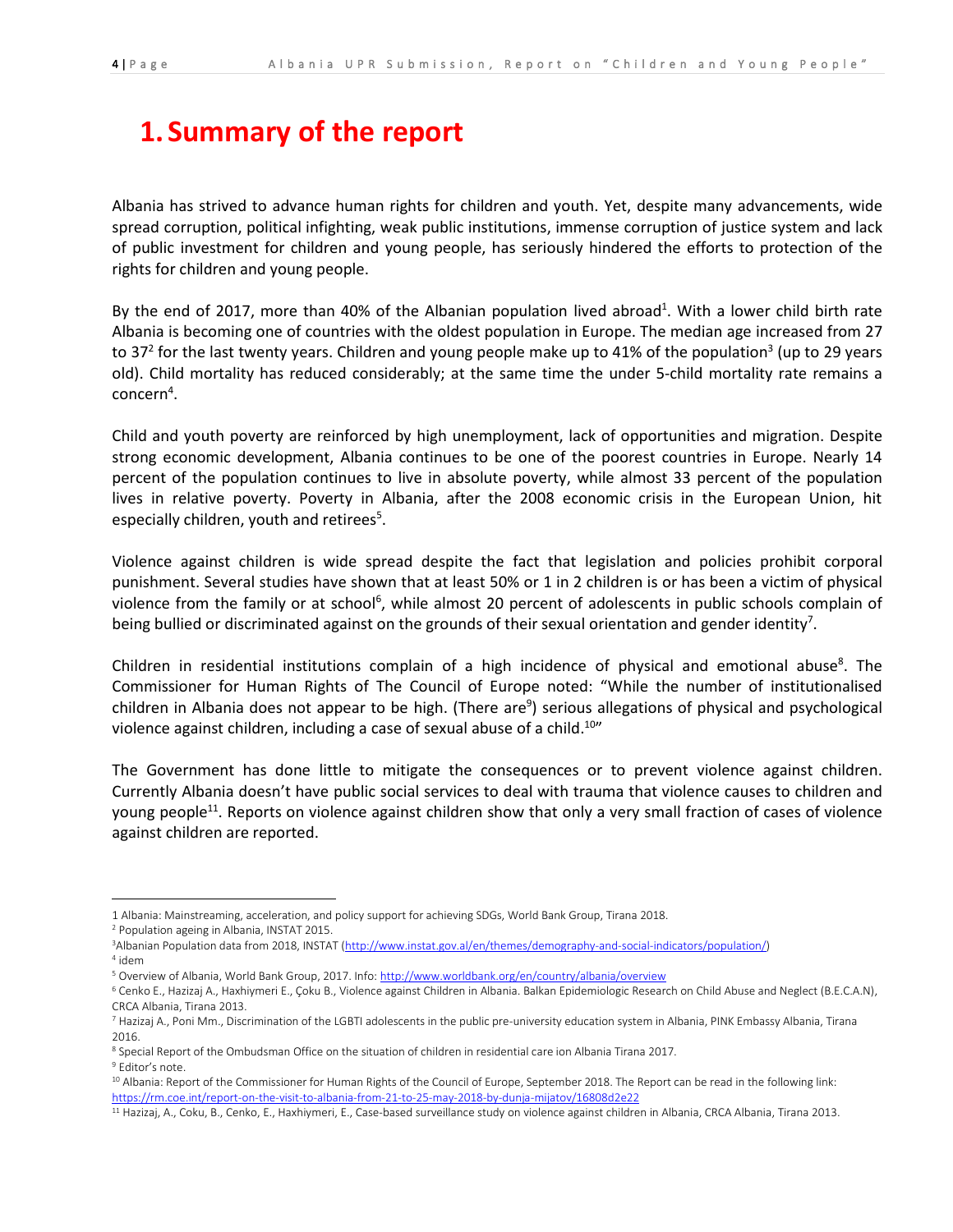l

Roma, gypsy and disabled children are often victims of discrimination at school and in society at large. Almost 64 percent of disabled children do not follow regularly or at all compulsory education because of a lack of access or availability of supporting teachers<sup>12</sup>. At least 30 percent of Roma children across Albania do not attend school because of family poverty, lack of support from the government and open discrimination in  $s$ chool $s^{13}$ .

Albania is one of the countries with the highest rates of youth unemployment<sup>14</sup>. Despite some positive recent developments in the area of public policy, the national budget for youth represents only 0.01 percent of the overall state budget. Youth across the country are largely forgotten. Neither the government nor the municipalities are implementing any youth programme that supports youth participation, skills and empowerment.

<sup>&</sup>lt;sup>12</sup> Policy paper on children with disability and their integration in the pre-university education in Albania, Albanian Coalition for Education, ACE 2015, Tirana

<sup>13</sup> Hazizaj A., Elezi P., Ballo M., Access of Roma Children to Early Childhood Services in Albania (3rd Survey), CRCA Albania, Tirana 2017.

<sup>&</sup>lt;sup>14</sup> Hazizaj A., Pulaha K., Youth in Albania 2017, A report on the implementation of the national youth policy, CRCA / ANYN, Tirana 2018.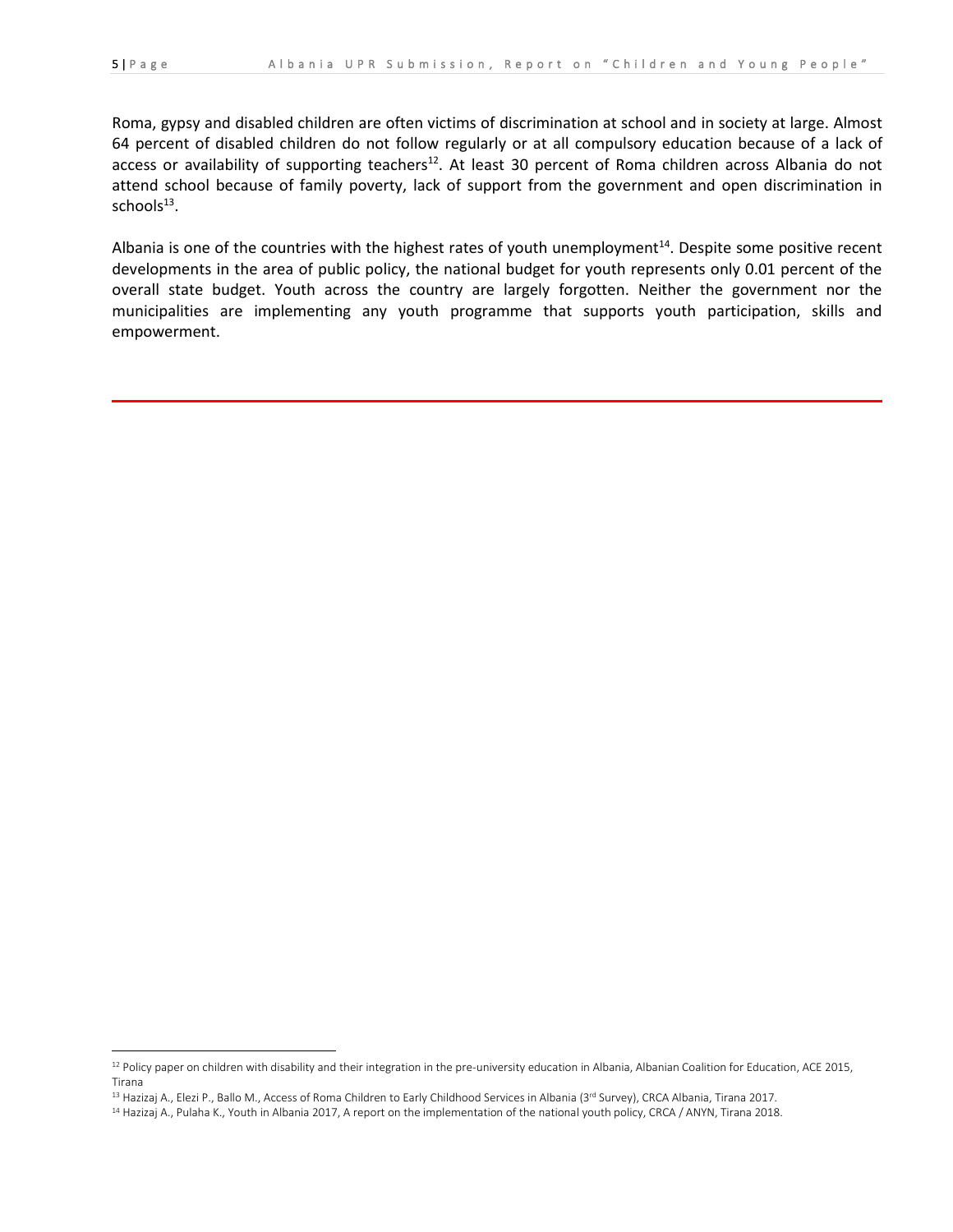# **2.A short overview of the legal and policy framework for children and youth rights in Albania**

Since 2010 Albania has established a positive legal framework for protection of children. Yet despite all the efforts, children remain unprotected from criminal offences committed against children online, meanwhile there is no legal framework for youth rights in Albania<sup>15</sup>. With support from CRCA Albania the Albanian Parliament approved a *"Resolution on the Rights of the Child<sup>16</sup> "* and later established an ad-hoc *Friends of Children Parliamentary Group<sup>17</sup>* .

## **2.1 Legal framework**

### Albanian Constitution

Article 54 of the Constitution guarantees special protection for children, young people and mothers. Yet this major principal of our constitution has not found a place in all current legal frameworks. There is no legislation in Albania that protects the rights of young people and consequently they are often neglected by public institutions and the justice system.

#### Criminal Code

The Criminal Code of Albania has been amended several times since its approval in 1995. Yet since 2016, CRCA Albania complained to the Parliament to protect children from sexual abuse and exploitation online, by introducing new criminal offences in the Criminal Code. The Parliament has failed so far to enact new legislation in this particular area. This means that most of the criminal offences that happen online are not regulated by the Code, thus the police authority is not able to follow up such crimes.

### Labour Code<sup>18</sup>

 $\overline{a}$ 

The labour code was amended in 2015 to include among other changes the minimum age for employment, which is set at 18 years old. CRCA Albania provided several amendments and comments to the legal commission of the Parliament on why setting up a higher age for employment would better protect children in Albania. However, the Code doesn't protect children in domestic child labour, which is regulated by the Law on child rights and protection.

### Law on Child Rights and Protection

In 2017, Albania approved a new law on the rights and for protection of children<sup>19</sup>. Yet at the time of submission of this report the country had enacted very few bylaws required to fully implement the law. The law requires the establishment of a nation-wide child protection system, but one year after the entry of the law into force, only half of the municipalities of Albania have established child protection structures.

<sup>15</sup> Albanian National Youth Network public statement, Tirana 2017.

<sup>16</sup> Resolution on the Rights of the Child in Albania[: https://www.parlament.al/Files/sKuvendi/Femijet/rezoluta\\_per\\_mbrojtjen\\_e\\_femijeve.pdf](https://www.parlament.al/Files/sKuvendi/Femijet/rezoluta_per_mbrojtjen_e_femijeve.pdf) 17[http://www.crca.al/sq/news-child-protection-violence/grupi-parlamentar-%E2%80%9Cmiqt%C3%AB-e-f%C3%ABmij%C3%ABve%E2%80%9D-takohet](http://www.crca.al/sq/news-child-protection-violence/grupi-parlamentar-%E2%80%9Cmiqt%C3%AB-e-f%C3%ABmij%C3%ABve%E2%80%9D-takohet-me-shoq%C3%ABrin%C3%AB-civile)[me-shoq%C3%ABrin%C3%AB-civile](http://www.crca.al/sq/news-child-protection-violence/grupi-parlamentar-%E2%80%9Cmiqt%C3%AB-e-f%C3%ABmij%C3%ABve%E2%80%9D-takohet-me-shoq%C3%ABrin%C3%AB-civile)

<sup>18</sup> Law 7961, "Labour Code" amendment with law 136/2015, <http://www.qbz.gov.al/Kode-pdf/Kodi%20i%20Punes-2016%20i%20azhurnuar.pdf> <sup>19</sup> Law 18-2017 on the Rights and protection of Children in Albania. The law can be accessed in the following address: http://www.amshc.gov.al/web/doc/ligjore/Ligi\_18-2017\_Per\_Te\_Drejtat\_dhe\_Mbrojtjen\_e\_Femijes.pdf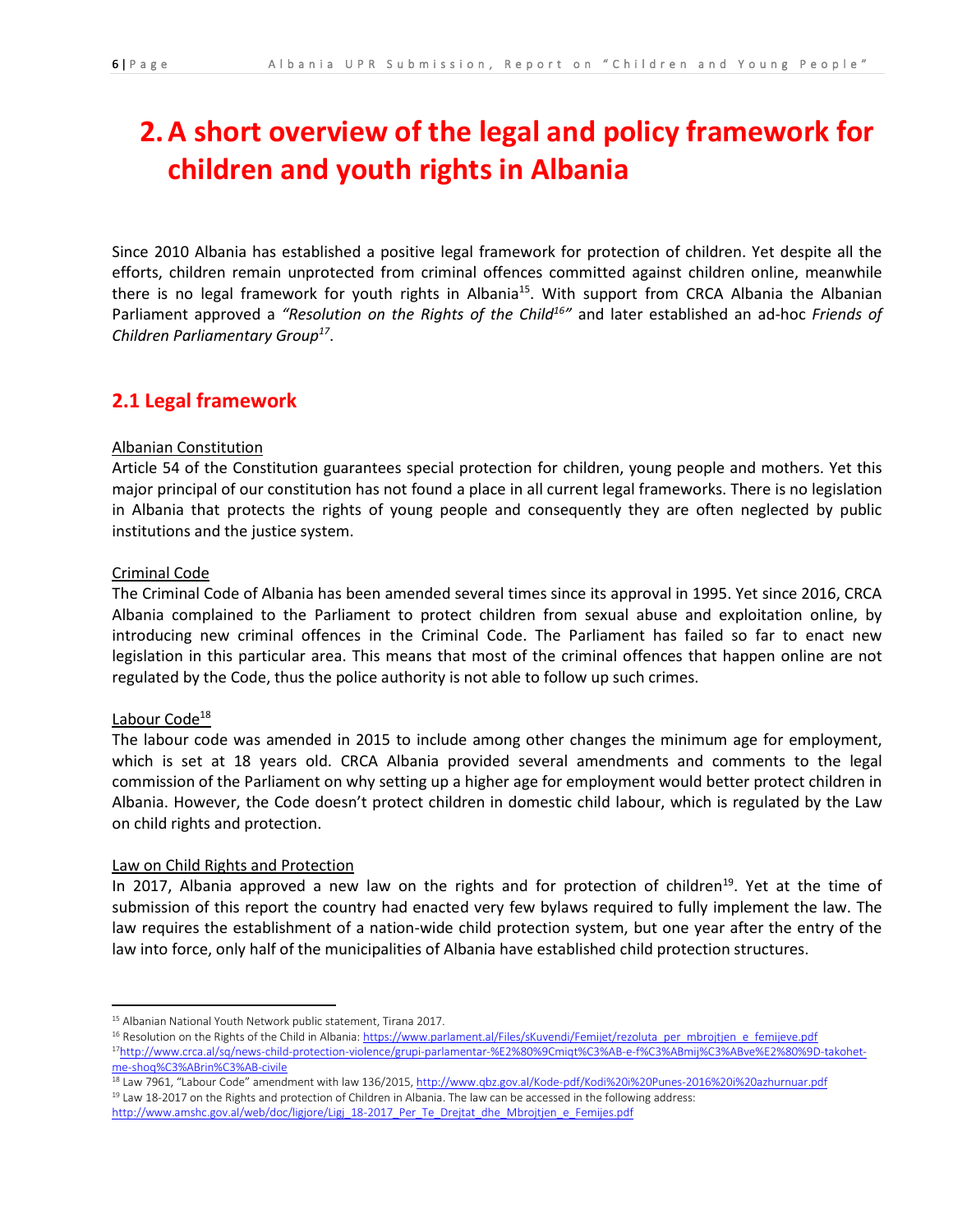#### Juveniles Justice Code<sup>20</sup>

The Juvenile justice Code was approved is a serious attempt to overhaul the situation of the administration of juvenile justice in Albania. The law requires the Ministry of Justice to build a whole new architecture of justice for children and young people. The Code has already entered force, but as with the Law on Child Rights, many bylaws have not yet been approved, limiting the scope of the implementation.

#### Law on Social Services $^{21}$

Albania approved a new law on social services, finally separating social services delivery from cash handouts that was the case previously. The legislation aims to create a decentralised system of social care and protection in each of 61 municipalities of Albania. The law establishes a national Social Fund that will support financially social services delivery. Yet a new bylaw on the establishment of the social fund approved by the Government<sup>22</sup> raised serious concerns among civil society organisation that the fund could increase corruption among public officials in municipalities, who are assigned by the law to assign funds for the delivery of social services. To date neither the law nor the bylaw on social funding has been implemented.

#### Law on Protection from Discrimination<sup>23</sup>

The law protects children and young people from discrimination on any grounds. It requires from every public and private entity to fully eliminate any grounds for discrimination in education, employment, goods and services. A Commissioner for Protection from Discrimination has the authority to fine or recommend remedies to everyone who is a victim of discrimination.

#### Law on Pre-university Education<sup>24</sup>

In 2012 Albania changed the legislation that regulates early childhood education, compulsory and secondary education. The law aims to establish a qualitative and open public education, by guaranteeing "The right to education to the Albanian citizens, foreign citizens and those without citizenship..."

#### Law on Civil Registration<sup>25</sup>

 $\overline{\phantom{a}}$ 

The law was last amended in 2016 to give unregistered children an opportunity to register in the national database of civil registration. Meanwhile in 2018, CRCA Albania raised the concern that the law doesn't protect intersex children and exposes them to bodily harm, since it requires by the parents to assign the gender of the child since birth. Meanwhile the law has a serious flaw, as it doesn't register the sex of the person, but only the gender, thus unifying sex and gender in one single legal concept.

 $^{20}$ Law No. 37/2017, Juvenile Justice Code in the Republic of Albania. The law can be accessed in the following link: <http://www.qbz.gov.al/Botime/Akteindividuale/Janar%202017/Fletore%2092/LIGJ%20nr.%2037,%20date%2030.3.2017.pdf>

<sup>&</sup>lt;sup>21</sup> Law No. 121/2016 on Social Services in the Republic of Albania. The law can be accessed in the following link: [http://www.qbz.gov.al/Ligje.pdf/ndihma%20dhe%20perkujdesja%20shoqerore/Ligj\\_121\\_24112016.pdf](http://www.qbz.gov.al/Ligje.pdf/ndihma%20dhe%20perkujdesja%20shoqerore/Ligj_121_24112016.pdf) <sup>22</sup>VKM No. 111, of 23.02.2018, On the establishment and functioning of Social Fund,

<http://www.qbz.gov.al/Botime/Akteindividuale/Janar%202018/Fletore%2027/VKM%20nr.%20111,%20date%2023.2.2018.pdf>

<sup>&</sup>lt;sup>23</sup> Law No. 10221 for Protection from Discrimination, [https://www.kmd.al/wp-content/uploads/2018/05/1308053956-Ligji-per-mbrojtjen-nga](https://www.kmd.al/wp-content/uploads/2018/05/1308053956-Ligji-per-mbrojtjen-nga-diskriminimi.pdf)[diskriminimi.pdf](https://www.kmd.al/wp-content/uploads/2018/05/1308053956-Ligji-per-mbrojtjen-nga-diskriminimi.pdf)

<sup>&</sup>lt;sup>24</sup> Law No. 69/2012 on Pre-university Education System in the Republic of Albania[, http://www.crca.al/sites/default/files/publications/Law%20on%20pre](http://www.crca.al/sites/default/files/publications/Law%20on%20pre-university%20education%20system%20in%20the%20republic%20of%20Albania%20%282012%29.pdf)[university%20education%20system%20in%20the%20republic%20of%20Albania%20%282012%29.pdf](http://www.crca.al/sites/default/files/publications/Law%20on%20pre-university%20education%20system%20in%20the%20republic%20of%20Albania%20%282012%29.pdf)

<sup>&</sup>lt;sup>25</sup> Law No. 10 129, on Civil Registration in Albania. The law can be accessed in the following link: [http://www.qbz.gov.al/Ligje.pdf/gjendja%20civile/ligj%2010129\\_11052009\\_perditesuar2016.pdf](http://www.qbz.gov.al/Ligje.pdf/gjendja%20civile/ligj%2010129_11052009_perditesuar2016.pdf)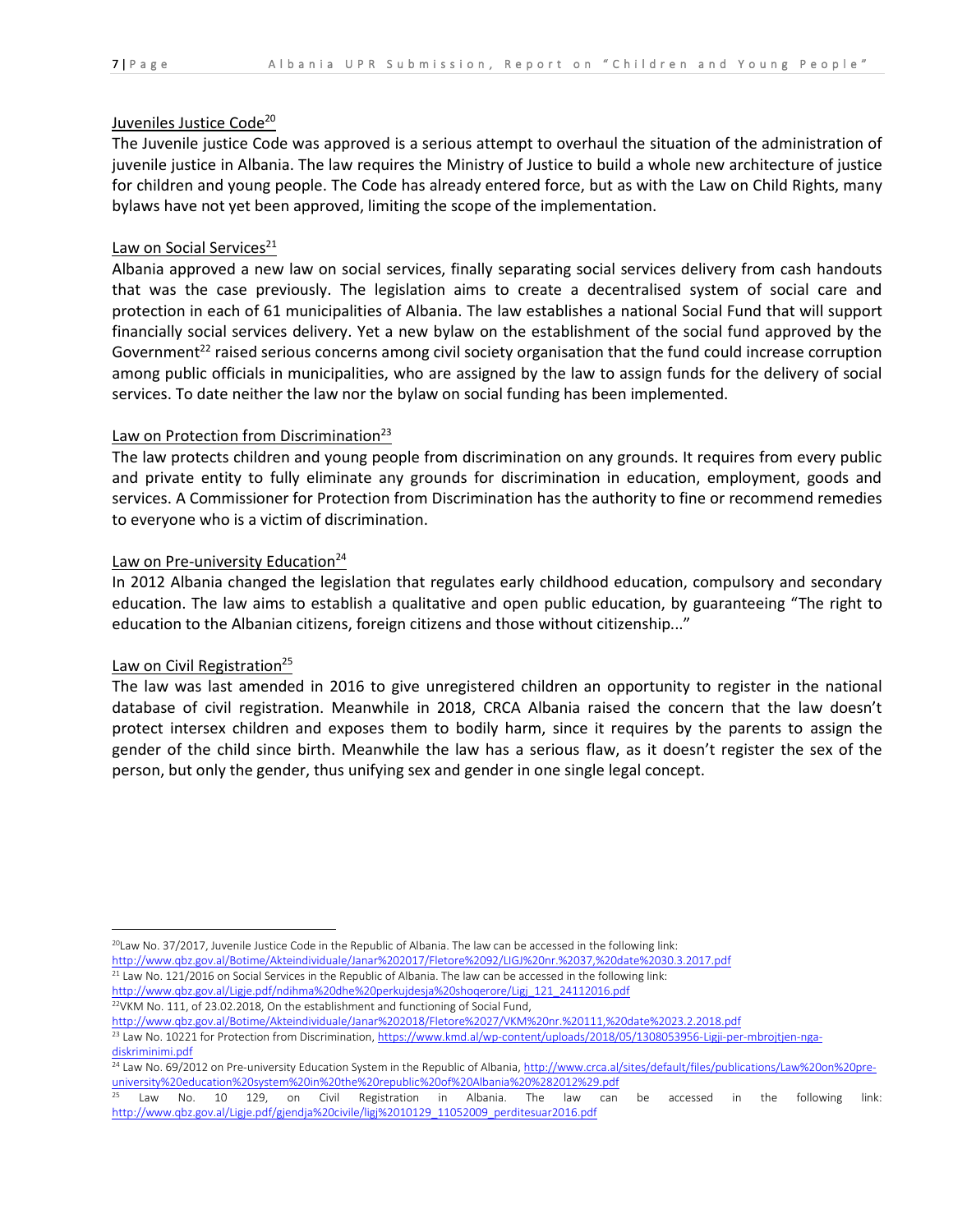l

#### Law on Domestic Violence<sup>26</sup>

The law was amended in mid-2018 to provide better protection to women and children victims of family violence. Despite that there is a dualism between this law and that on Child Rights and Protection, it is hoped that the social services structures would be able to provide a wider number of services to children and young people that fall victims of parents or sibling's violence.

### Law on the Protection of National Minorities $^{27}$

This is a new law that strengthens the legal provisions on guaranteeing the rights of minorities in Albania, including right to education in their language and identity. The law asks the government and authorities across Albania to take all the possible measures to protect the rights of children and young people from minorities to fully exercise their rights.

#### Law on Higher Education<sup>28</sup>

This law regulates the tertiary education in Albania and the rights of young people when they attend universities or similar institutions. The law is important because it guarantees the right to higher education for every young person in Albania, including those from minorities etc.

### **2.2 Public Policies for children and young people**

Albania has a positive history when it comes to the development of public policies for children and young people. Yet most of such policies come without strings and often they lack institutional capacities and budgets to fully implement them.

### National Agenda for Child Rights in Albania (2017-2020)<sup>29</sup>

This is the national public policy of the Albanian Government for promotion of child rights. It was drafted by the National Agency for Child Rights and Child Protection in Albania in consultation with civil society organisations. The Agenda aims to protect and promote the rights of the child, based upon national and international standards.

### National Strategy for the Development of the Pre-University Education<sup>30</sup>

This national policy is based on three main pillars (a)improve quality of education for all, (b) budget accordingly to the identified needs and, (c) support inter-agency cooperation, partners and social groups for education. The main aim of the strategy is that "the educational system that focuses on the student, to support sustainable economic development and the consolidation of democratic society."

<sup>&</sup>lt;sup>26</sup> Law No. 47/2018, amendments to the Law No. 9669 "On Measures towards Domestic Violence", <http://www.qbz.gov.al/fletoreakte.html>

 $^{27}$ Law 96/2017, on protection of national minorities in Albania, The law can be accessed in the following link: [https://www.kmd.al/wp](https://www.kmd.al/wp-content/uploads/2018/05/1524738824-Ligji-Per-Mbrojtjen-e-Pakicave-Kombetare-ne-R.Sh-2017.pdf)[content/uploads/2018/05/1524738824-Ligji-Per-Mbrojtjen-e-Pakicave-Kombetare-ne-R.Sh-2017.pdf](https://www.kmd.al/wp-content/uploads/2018/05/1524738824-Ligji-Per-Mbrojtjen-e-Pakicave-Kombetare-ne-R.Sh-2017.pdf)

<sup>&</sup>lt;sup>28</sup> Law No. 80/2015, on higher education and scientific research in the institutions of higher education of Albania. The law can be accessed in the following link: <http://www.qbz.gov.al/Ligje.pdf/arsim/LIGJ%20Nr.%2080-2015.pdf>

<sup>&</sup>lt;sup>29</sup> Council of Ministers Decision No. 372, of 26.04.2017 "For the approval of the National Agenda for Child Rights in Albania 2017-2020". The Agenda can be accessed in the following link[: http://femijet.gov.al/al/wp-content/uploads/2017/06/Agjenda-kombetare-per-te-drejtat-e-femijeve.pdf](http://femijet.gov.al/al/wp-content/uploads/2017/06/Agjenda-kombetare-per-te-drejtat-e-femijeve.pdf)

<sup>30</sup> National Strategy for the Development of the Pre-university Education in Albania 2014-202. The strategy can be accessed in the following link: [http://arsimi.gov.al/wp-content/uploads/2018/07/Strategji\\_APU\\_dokumenti\\_perfundimtar\\_24\\_03\\_2015-1.pdf](http://arsimi.gov.al/wp-content/uploads/2018/07/Strategji_APU_dokumenti_perfundimtar_24_03_2015-1.pdf)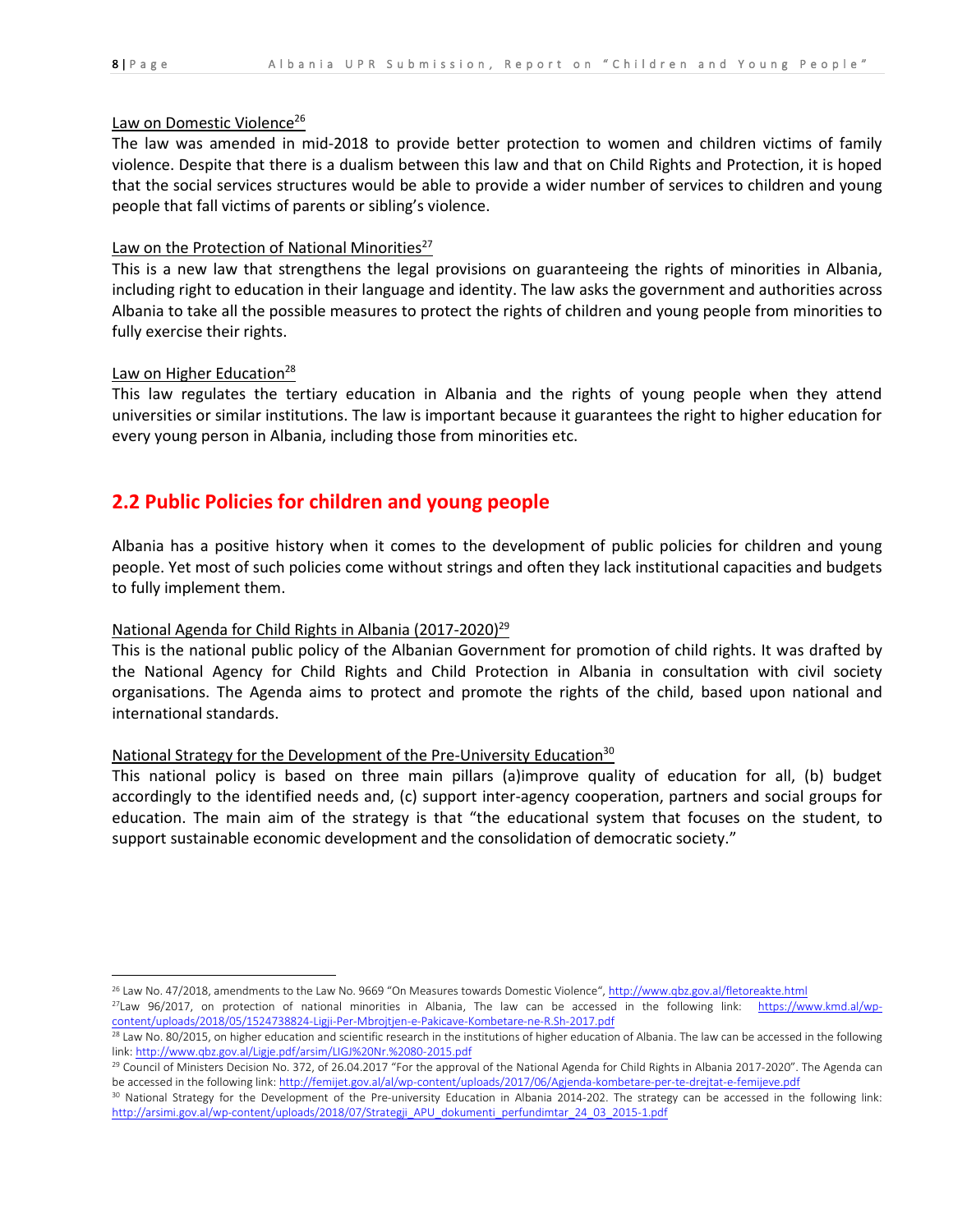#### National Action Plan for Child Safety Online (2018-2020)<sup>31</sup>

This policy represents the first ever attempt by several Ministries of the Albanian Government to work together towards a better protection of children from abuse and exploitation while online. The drafting process was facilitated by CRCA Albania and it was finalised in early 2018. The modest plan aims to increase the capacities of teachers and law enforcement agencies to protect and inform children from the dangers they face online, while establish a national mechanism [\(www.ISIGURT.al\)](http://www.isigurt.al/) for reporting inappropriate or illegal content online.

#### National Action Plan for Youth in Albania (2015-2020)<sup>32</sup>

On 6 May 2015, the Albanian Government approved the National Youth Action Plan (2015-2020), following consultations with organizations and young people in Albania. The Albanian National Youth Network played an active role in the preparation of the Action Plan. The plan set several tasks for the Ministry of Social Welfare and Youth, its subordinate institutions, other line ministries and municipalities, which are responsible for achieving six major objectives of the plan related to youth participation, employment, culture, health etc.

# **3. Situation of children in Albania**

### **3.1 Children and poverty**

UNICEF estimates that 20% of children in Albania live in absolute poverty<sup>33</sup>. Albania doesn't have any national programme to support children who live in extreme poverty. Cash handouts support 80,000 families across Albania<sup>34</sup>, but the amount is so low that no child or family can get out of poverty. Children are often left to rely for food and clothing by humanitarian organisations. Nor municipalities have any programmes to support children living in poverty<sup>35</sup>.

## **3.2 Right to Education<sup>36</sup>**

#### National Budget for education

Albania, in comparison to other countries in Europe, spends less on education and all the public schools are funded by the state annual budget. The percentage of GDP for 2018 reaches 2.9 percent<sup>37</sup>. The National Strategy of Pre-University Education 2014-2020 sets ambitious national education priorities, but that unfortunately does not concentrate efforts or mobilize resources for its implementation. The expenditure for pre-university education has decreased from year-on-year, with a slight increase only in 2018<sup>38</sup>.

<sup>&</sup>lt;sup>31</sup> National Plan of Action for the Protection of Children Online, can be accessed in the following link:<http://www.isigurt.al/burime>

<sup>&</sup>lt;sup>32</sup> National Action Plan for Youth in Albania 2015-2020. The Action Plan can be accessed in following link: [http://www.un.org.al/sites/default/files/plani%20kombetar%20i%20veprimit%20per%20rinine%202015-2020\\_Shqip.pdf](http://www.un.org.al/sites/default/files/plani%20kombetar%20i%20veprimit%20per%20rinine%202015-2020_Shqip.pdf)

<sup>33</sup> Child Poverty in Albania, UNICEF[: https://www.unicef.org/albania/children\\_24920.html](https://www.unicef.org/albania/children_24920.html)

<sup>&</sup>lt;sup>34</sup> Cash Handouts in Albania, INSTAT 2018.

<sup>35</sup> Albania: Alternative Report on the implementation of the UN Convention on the Rights of the Child, CRCA 2018.

<sup>&</sup>lt;sup>36</sup> Recommendation 104.89 (Indonesia), 104.91 (Argentina), 104.102 (Venezuela (Bolivarian Republic of)), 105.6 (Germany), 105.35 (Portugal), 105.37 (Austria).

<sup>37</sup> Financing Public Pre-university Education in Albania, an analytical report on national expenditure for education, ACE Albania, 2017. The report can be accessed[: http://www.acce.al/sites/default/files/download/campaigs/financimi\\_i\\_arsimit\\_publik\\_parauniversitar\\_ne\\_shqiperi\\_2008-2018.pdf](http://www.acce.al/sites/default/files/download/campaigs/financimi_i_arsimit_publik_parauniversitar_ne_shqiperi_2008-2018.pdf)

<sup>&</sup>lt;sup>38 38</sup> Financing Public Pre-university Education in Albania, an analytical report on national expenditure for education, ACE Albania, 2017.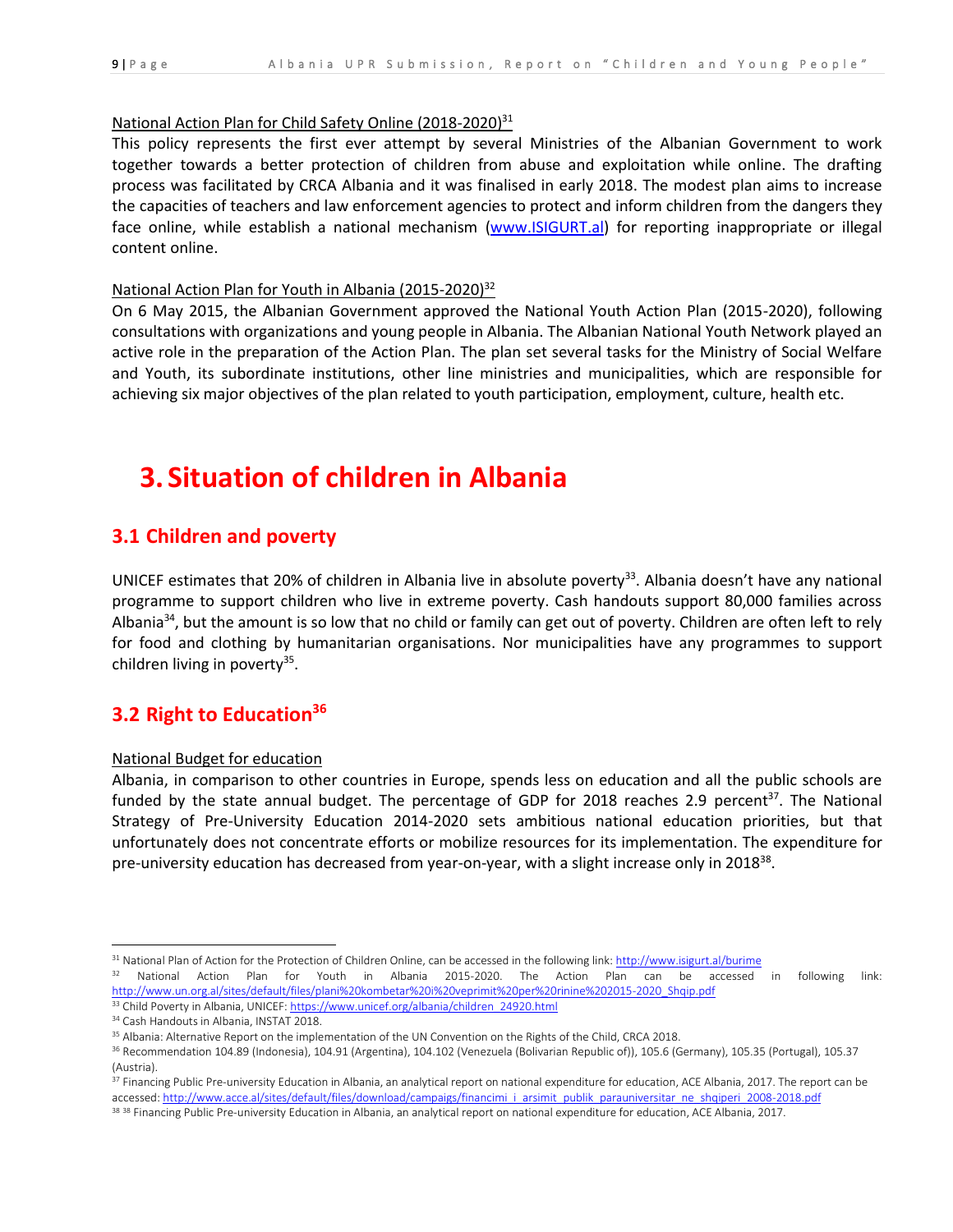#### Poverty and the right of the child to education

More than 100,000 children in Albania, who due to poor economic conditions do not have equal opportunities to attend regularly as their peers the public education<sup>39</sup>. About 15,000 of Albanian children are out of school<sup>40</sup>. Either the Ministry of Education or the Albanian Government have a programme to support feeding of children who live in extreme poverty. In 2016 the Ministry of Education started a feeding programme for approximately 300 children, with the aim to roll it nationally. However, so far, the programme it's still limited only in one single school. Both CRCA Albania and ACE have called for the Government to establish such a programme that would support integration and welfare of poor children in the public education system in the country.

### Right to education for Roma children<sup>41</sup>

Roma communities due to poor economic conditions, discrimination, prejudices, early marriages, migration are some of the factors that affect the integration of Roma community within the education system. The Census of Roma Population in Albania of 2013 reveals that children constitute 38% of the Roma population. About 22% of Roma Children belonging to the group age 10-18 years old have never been to school, only 52% of Roma children aged between 7-9 years old attend second chance classes<sup>42</sup>. Only 61.4% of Roma children are attending compulsory education or 1 in 4 Roma children is not at school. The data demonstrates only 20% of children attend regularly the school while the rest of the children are temporary or constantly dropping out of compulsory education. 43

#### Right to education for children with disability $44$

Based on INSTAT and Ministry of Education, Sports and Youth statistical data about 43% of disable children in Albania do not attend the public pre-university education and according to the data of the Disability Rights Protection (MEDPAK) and the Albanian Disability Rights Foundation, only 35% of schools are accessible to children with disabilities.

#### Teachers training in Albania

Despite efforts to reform and improve, over the last 22 years, the education system in Albania continues to face several problems and challenges relating to the implementation and enforcement of legislation; lack of supporting mechanisms to implement initiatives; decision-making not based on data, evaluations and research; unsatisfactory quality of human resources, poor infrastructure and weak financial support. There are several major concerns that hinder the right to education of children, as following: (a) Teachers' evaluation system lacks theoretical models, best experiences and expertise, reference points, standards and competencies to establish a proper evaluation system; (b) During the last 20 years the quality of students that want to become teachers have been very poor. (c) There are no nationwide evaluations to start building policies and take decisions to improve teachers' conditions<sup>45</sup>.

<sup>&</sup>lt;sup>39</sup>National Agency for Child Rights in Albania, Annual Report on the Situation of Children in Albania 2015. Report can be accesses in the following address: <http://femijet.gov.al/al/wp-content/uploads/2015/05/Raport-kombëtar-mbi-situatën-e-te-drejtave-të-fëmijëve-në-Shqipëri.pdf>

<sup>40</sup> Albania: The cost of underinvestment in education, UNICEF. Report can be accessed in the following address: [https://www.unicef.org/albania/2017\\_ALB\\_Underinvestment\\_in\\_education-en.pdf](https://www.unicef.org/albania/2017_ALB_Underinvestment_in_education-en.pdf)

<sup>41</sup> Based on the recommendations 104.37 (Germany);

<sup>&</sup>lt;sup>42</sup>Census of Roma Population in Albania, Open Society Foundation Albania, Tirana 2014[. https://childhub.org/en/system/tdf/library/attachments/english](https://childhub.org/en/system/tdf/library/attachments/english-final_roma_census.pdf?file=1&type=node&id=13132)[final\\_roma\\_census.pdf?file=1&type=node&id=13132](https://childhub.org/en/system/tdf/library/attachments/english-final_roma_census.pdf?file=1&type=node&id=13132)

<sup>&</sup>lt;sup>43</sup> 2nd Survey into the Access of Roma Children to Early Childhood Services in Albania, CRCA Albania, Tirana 2016

<sup>44</sup> In response to the recommendations of 104.91 (Argentina); 104.92 (Malaysia); 104.93 (Maldives);

<sup>45</sup> Haxhiymeri E., Mita N., Professional Development and Teacher Evaluation in Albania, Albanian Coalition for Education, Tirana 2014.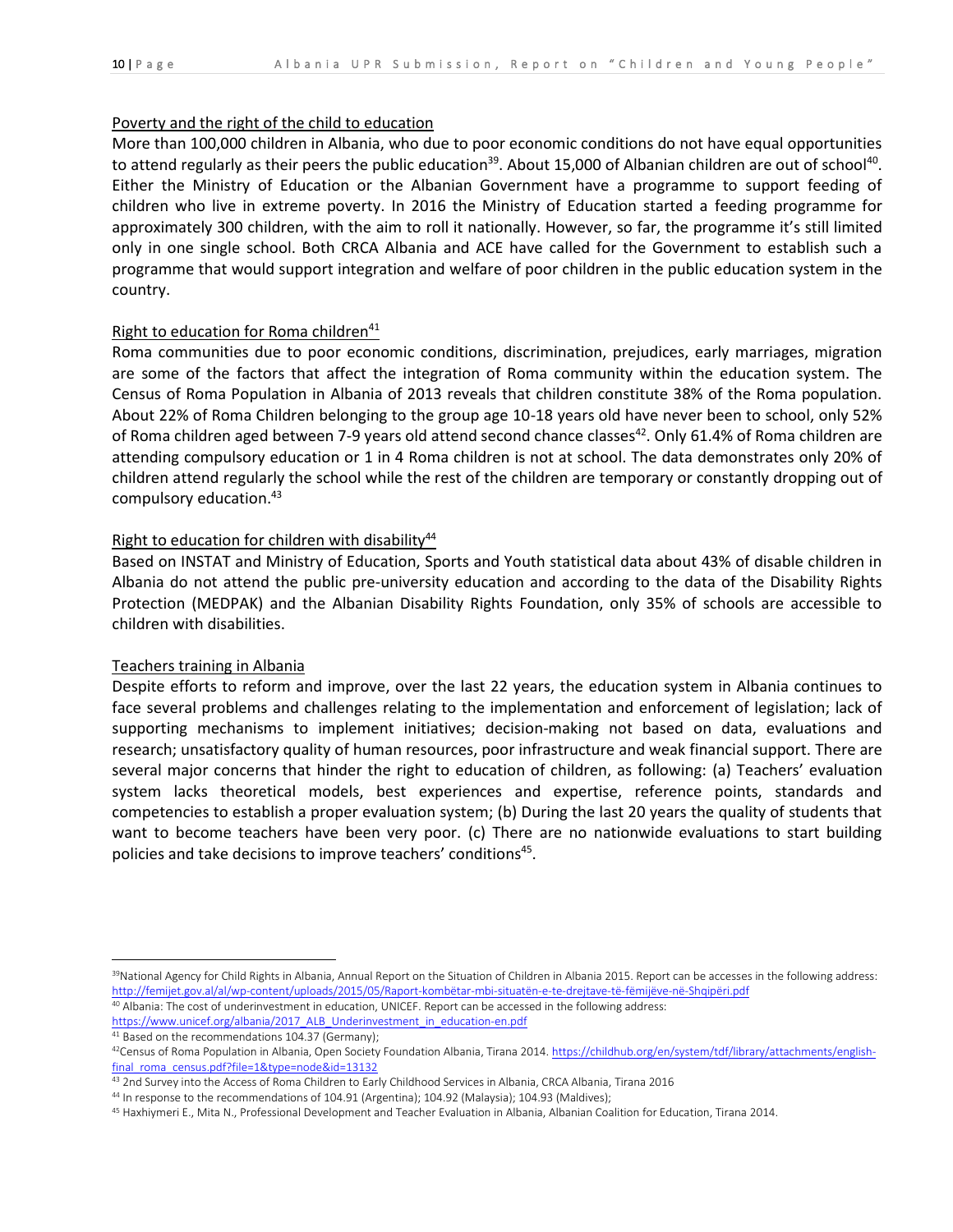## **3.3 Violence against children<sup>46</sup>**

### Violence in schools and educational settings

Bullying and violence is still widely used in schools. There is no mechanism where pupils can report it even the law on pre-university education system in Albania needs to be improved. The Albanian National Child Helpline (ALO 116) reported 640 cases of teachers' violence against children. Some 362 children reported being victims of school bullying, while almost 3000 pupils said they have communication issues with their peers<sup>47</sup>. Children's Today stated in their report that 41% of children have experienced a form of psychological violence, while 1 in 5 pupils reported being threatened by the teacher at different frequencies<sup>48</sup>. More than 17% of adolescents in secondary high education report to be discriminated based on their sexual orientation<sup>49</sup>.

#### Family and community violence against children

The BECAN epidemiological study aimed at identifying the prevalence and incidence of the violence against children found out that 69% of them were victims of psychological abuse, 59% of physical violence, while almost 5% of children were victims of sexual abuse. Sexual harassment prevalence among children is reported 8% on girls and 14% on boys<sup>50</sup>. Child protection agencies are faced with the most severe cases of child abuse. Most of the children that seek assistance have already suffered multiple forms of violence and throughout considerable periods of time. Consequently, the child protection services are not able to identify violence at its early stages<sup>51</sup>. Although violence against children constitutes a criminal offence, very few legal actions are taken by the responsible agencies to report the perpetrators and provide remedies to children. Reports shows that almost in 30 percent of physical violence cases agencies took no legal action, with majority of cases (68%) reported to social services and police with no court involvement<sup>52</sup>. A 10-year data-report of the Albanian National Child Helpline stated that children reported 600 cases of physical abuse, 137 cases of sexual abuse and 271 issues of emotional abuse. Almost 400 children witnessed domestic violence.

#### Sexual abuse of children and adolescents

 $\overline{\phantom{a}}$ 

Crimes of sexual nature, especially against children and women, have been constantly increasing and in a period of 10 years these particular crimes have doubled. CRCA reported that almost 12% of children In Albania where victims of sexual harassment with almost 5% claiming that they were victims of sexual abuse.<sup>53</sup> The low rate of reporting to the police and consequently to the justice system is mainly due to the shame that such criminal acts bring in the life of children and their families. In 2016, a CRCA desk-research into sexual crimes against children found that only 1 in 2 offences were given a sentence by the justice system in Albania<sup>54</sup>. Police

<sup>46</sup> Following up recommendations 104.43 (Philippines), 104.44 (Algeria), 104.45 (Slovakia), 104.46 (Turkey), 104.48 (Australia), 104.49 (Denmark), 104.50 (Ireland), 104.51 (Lithuania), 104.53 (Croatia), 104.54 (United States of America), 104.56 (Lithuania); 104.57 (Slovenia); 104.58 (United Kingdom); 104.59 (Belgium), 104.68 (Qatar) and 104.38 (Argentina);

<sup>47</sup> Annual Data Report, Albanian National Child Helpline[, http://www.alo116.al/sites/default/files/uploade/raport-te-dhenat-e-telefonatave-dhe-rasteve](http://www.alo116.al/sites/default/files/uploade/raport-te-dhenat-e-telefonatave-dhe-rasteve-te-alo-116-per-vitin-2016.pdf)[te-alo-116-per-vitin-2016.pdf](http://www.alo116.al/sites/default/files/uploade/raport-te-dhenat-e-telefonatave-dhe-rasteve-te-alo-116-per-vitin-2016.pdf)

<sup>48</sup> Comparative Study on Violence against Children at schools, Children Today, Tirana 2016. The report can be read in the following link: [http://www.femijetsot.org/publikime/Studim\\_Krahasues\\_per\\_Dhunen\\_ndaj\\_femijeve\\_ne\\_shkolla\\_COMBI\\_Qendra\\_Femijet\\_Sot.pdf](http://www.femijetsot.org/publikime/Studim_Krahasues_per_Dhunen_ndaj_femijeve_ne_shkolla_COMBI_Qendra_Femijet_Sot.pdf)

<sup>49</sup> Discrimination of LGBTI adolescents in the Albanian public pre-university education, PINK Embassy, Tirana 2015. The report can be accessed in the Albanian version in the following link[: http://www.pinkembassy.al/studimi-i-ambasades-pink-adoleshentet-lgbt-viktima-te-dhunes](http://www.pinkembassy.al/studimi-i-ambasades-pink-adoleshentet-lgbt-viktima-te-dhunes-bashkemoshatarebulizmit)[bashkemoshatarebulizmit](http://www.pinkembassy.al/studimi-i-ambasades-pink-adoleshentet-lgbt-viktima-te-dhunes-bashkemoshatarebulizmit)

<sup>50</sup> Cenko E., Hazizaj A., Haxhiymeri E., Çoku B., Violence against Children in Albania-Balkan. Epidemiologic Study on Child Abuse and Neglect, CRCA Albania, Tirana 2013.

<sup>&</sup>lt;sup>51</sup> Hazizaj, A., et al, Case-based surveillance study on violence against children in Albania, CRCA Albania, Tirana 2013. The full research can be accessed in the following address:<http://www.crca.al/en/albania-case-based-surveillance-study-violence-against-children> <sup>52</sup> idem

<sup>53</sup> Violence against Children in Albania-Balkan. Epidemiologic Study on Child Abuse and Neglect, CRCA Albania, Tirana 2013.

<sup>54</sup> A Review of Sexual Crimes against Children in Albania, CRCA Albania 2016.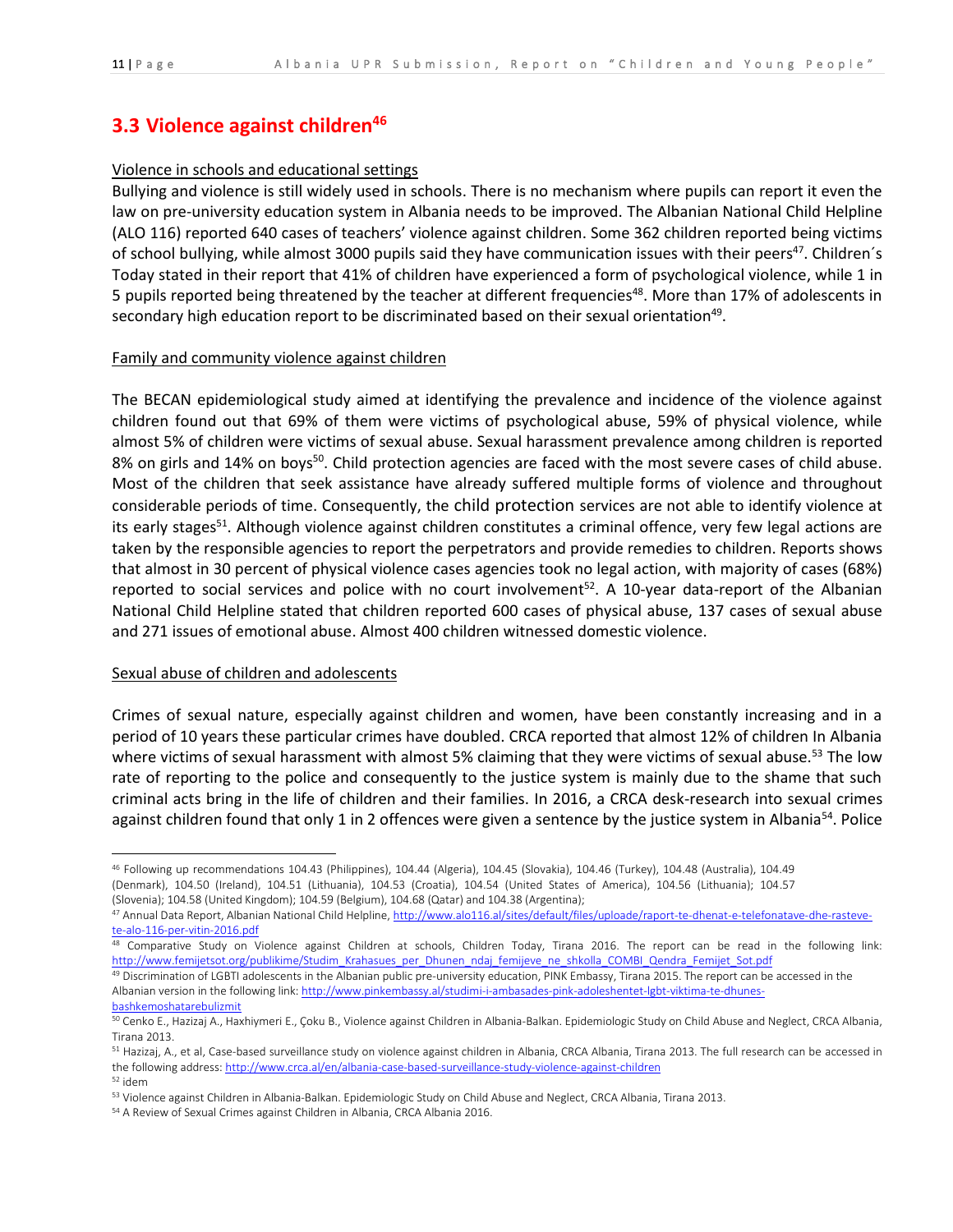forces have very few mechanisms in place to help them prevent the impact that the crime has. In many occasions the police and justice system are not able to exercise the power that law gives in their hands to protect the citizens, especially those that are the most vulnerable ones. Corruption and bribery are a constant threat to police force efforts to fight crime across the country<sup>55</sup>.

### **3.4 Child Safety online**

In 2016, CRCA Albania in cooperation with the Ministry of Interior, Ministry of Education and the Ministry of Social Welfare, established a national platform for children and young people to report online inappropriate and illegal content or ask for protection. Since the establishment of [www.ISIGURT.AL](http://www.isigurt.al/) more than 200 cases of abuse and exploitation of children have been reported to the National Police Authority and child protection system in Albania. Yet, the Albanian Parliament so far has failed to enact new amendments to the Criminal Code to address shortcomings and introduce new criminal offences related to crimes committed against children online. A report on child safety online of 2013 stated that 44 percent of children access adult pornography daily, while 47 percent of them have been contacted by an unknown person while online<sup>56</sup>.

## **3.5 Child trafficking and commercial sexual exploitation of children<sup>57</sup>**

Although there is a significant lack of data on child trafficking, reports from EU countries estimate that over 5000 children from Albania are unaccompanied or victims of trafficking and smuggling<sup>58</sup>. UK law enforcement agencies declared that last year over 600 people from Albania are victims of trafficking to this country, most of them children and women<sup>59</sup>. ECPAT Albania during the last three consecutive years raised the concern that child traffickers are finding their victims online by using social networks<sup>60</sup>. The latest US State Department report of 2018 highlighted that "The Government reported fewer prosecutions and convictions, and authorities continued to investigate and prosecute some traffickers for the lesser crime of exploitation of prostitution. The government delayed funding to NGO-run shelters and did not consistently apply victimcentred investigations and prosecutions. Albanian women and children are subject to sex trafficking and forced labour within the country, especially during tourist season<sup>61</sup>.

## **3.6 Access to justice and the administration of juvenile justice<sup>62</sup>**

Referring to official data, about 1/3 of all criminal offenses in Albania are committed by children and young people. Girls children in conflict with the law continue to be kept in the same premises as women. Child and youth criminality represent a serious threat to the rights of children. Children face lengthy court proceedings and are treated the same as adults. There are no specialized institutions, programs and services for children and youth in conflict with the law. Many laws for children continue to remain unemployed and structures at

<sup>55</sup> idem

<sup>&</sup>lt;sup>56</sup> Child online safety in Albania, World Vision, Tirana 2013. The report can be accessed in the following link: <https://www.wvi.org/sites/default/files/Internet%20Safety%20OK.pdf>

<sup>57</sup> Following up recommendations of 104.60 (Philippines); 104.61 (Poland); 104.62 (Egypt); 104.63 (Croatia); 104.64. (Thailand); 104.65 (Portugal); 104.66 (United States of America); 104. (Mexico); 104.68 (Qatar); 104.69 (Malaysia);

<sup>58</sup> 'Kids as Commodities? Child Trafficking and What to do about it' International Federation Terre des Hommes, May 2004

<sup>&</sup>lt;sup>59</sup> 2017 UK Annual Report on Modern Slavery October 2017 2015 Report of the Inter-Department. Full report can be found in this link: [https://assets.publishing.service.gov.uk/government/uploads/system/uploads/attachment\\_data/file/652366/2017\\_uk\\_annual\\_report\\_on\\_modern\\_slaver](https://assets.publishing.service.gov.uk/government/uploads/system/uploads/attachment_data/file/652366/2017_uk_annual_report_on_modern_slavery.pdf) [y.pdf](https://assets.publishing.service.gov.uk/government/uploads/system/uploads/attachment_data/file/652366/2017_uk_annual_report_on_modern_slavery.pdf)

<sup>60</sup> ECPAT Albania public statement on the international day against child trafficking, July 2018.

<sup>&</sup>lt;sup>61</sup> Trafficking in Persons 2018 Report, USA Department of Stat[e https://www.state.gov/j/tip/rls/tiprpt/countries/2018/282597.htm](https://www.state.gov/j/tip/rls/tiprpt/countries/2018/282597.htm)

 $62$  Based on the recommendations 104.76 (Republic of Moldova); 104.77 (Saudi Arabia); 104.78 (Austria); 104.79 (Indonesia); 104. (Belgium);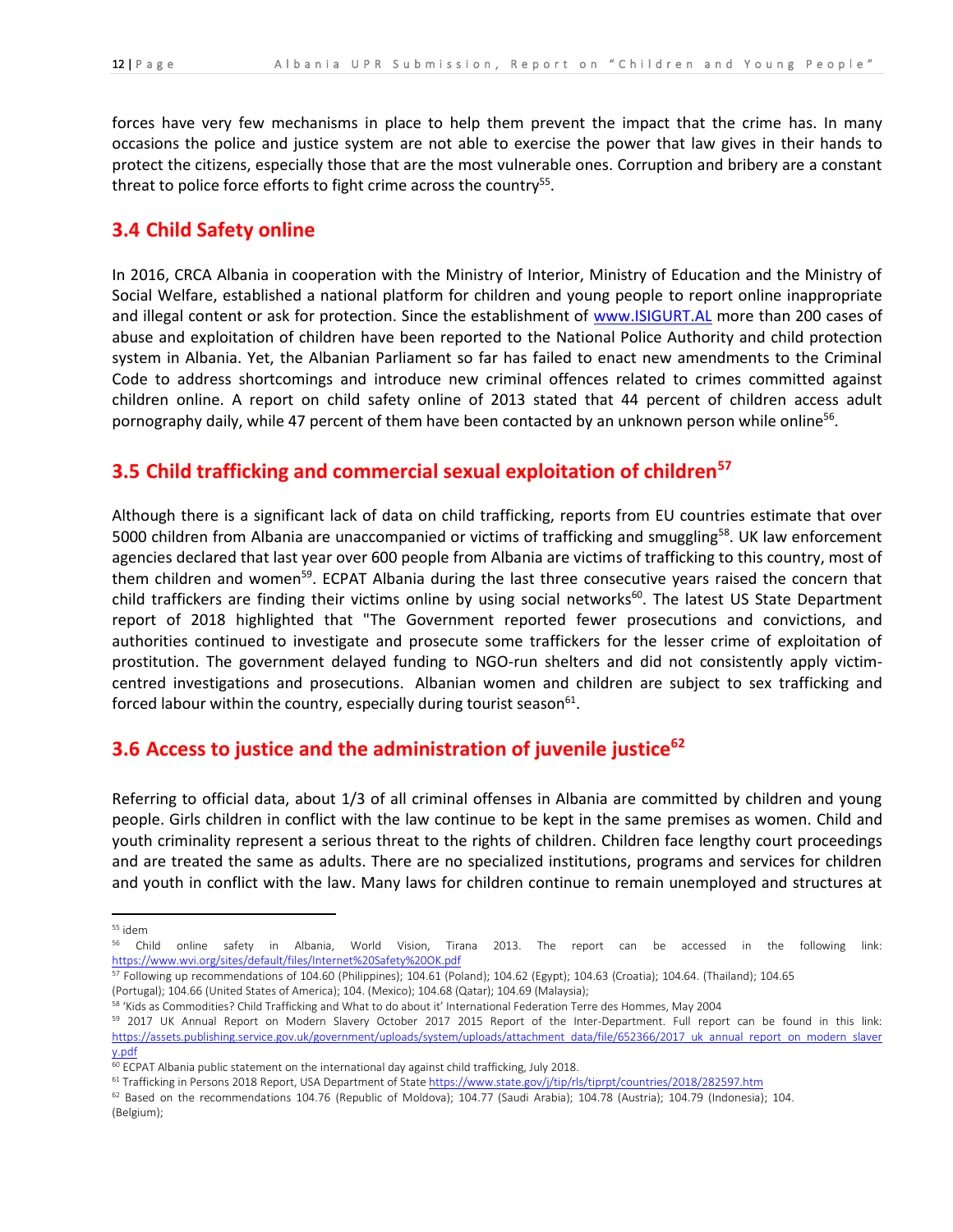all levels are unprepared to protect children! The courts, the prosecution and the state police have no environment that fits the international standards on the rights of the child<sup>63</sup>. A new juvenile code was approved in 2017 and a new law on Legal Aid in 2018. Yet both laws remain largely not implemented due to the lack of bylaws and structures responsible for juvenile justice and legal aid.

### **3.7 Child Protection system<sup>64</sup>**

Child protection is relatively new for Albania. The design of the system is still fragmented and issue-based. Albania has made efforts in recent years to establish the child protection system. The remaining challenges are the lack of child protection workers in local municipalities, low capacity of local government units to organize and provide services and the lack of state support to municipalities, both in case management and service provision<sup>65</sup>. As the child protection system is not considered a substantive part of the administration of social services, roles and functions among agencies dealing with child protection and welfare often overlap. A National Agency for Child Protection has also been established to collect data across CPU's and provide sections against those perpetrators of the law<sup>66</sup>.

Despite the approval of an ambitious National Strategy and of the Action Plan for Children in 2017 the national budget for children did not increase. Currently there is no funding available either for the implementation of the child protection policy or for the support of the child protection system in Albania. The Government has failed to provide financial and technical support to the child protection NGO's to deliver services for children victims of violence and exploitation<sup>67</sup>.

<sup>&</sup>lt;sup>63</sup> TRANSMONEE country analytical report "Children's Access to Justice in Albania". The full version of the report can be accessed in the following link: [https://www.unicef.org/albania/2018\\_ALB\\_Access2Justice\\_CAR.pdf](https://www.unicef.org/albania/2018_ALB_Access2Justice_CAR.pdf)

<sup>&</sup>lt;sup>64</sup> Based on recommendation 104.25 (China)

<sup>&</sup>lt;sup>65</sup> Ms Anniki Lai, Future of Integrated Child Protection System in Albania, Ministry of Social Welfare and Youth, State Agency for Protection of Children Rights, Tirana 2015.

<sup>&</sup>lt;sup>66</sup> Hazizaj, A., et al, Case-based surveillance study on violence against children in Albania, CRCA Albania, Tirana 2013.

<sup>67</sup> Albania: Alternative Report on the implementation of the UN Convention on the Rights of the Child, CRCA 2018.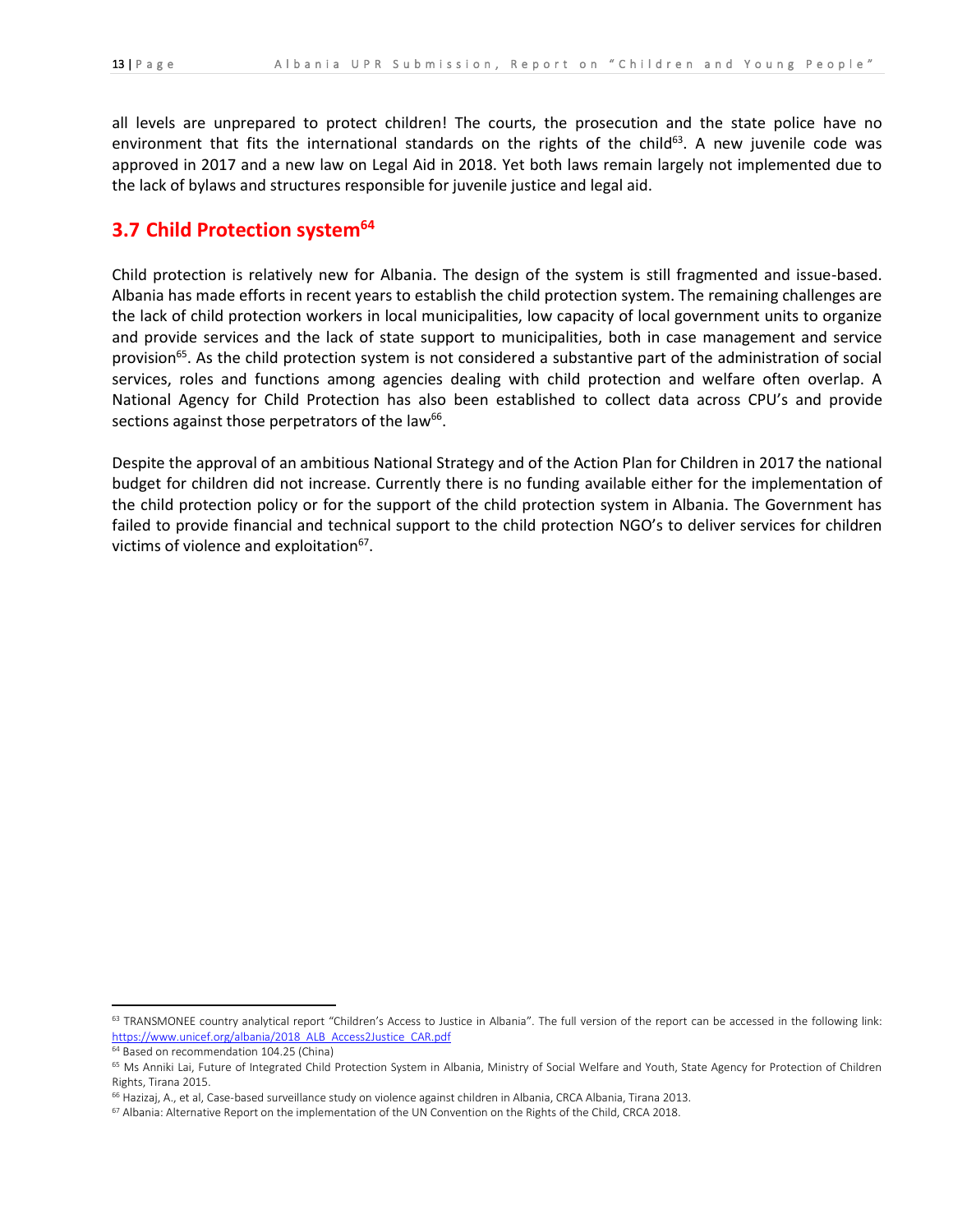# **4. Situation of Youth in Albania<sup>68</sup>**

### **4.1 Youth population**

The population of youth in Albania is pursuing an ever-decreasing trajectory. In 2018, fewer than 700,000 young people under the age of 29 lived in Albania<sup>69</sup>. When we compare the population data of 2014 with that of 2018, we see that the youth population has decreased by over 35,000 persons, which shows the overall downtrend in the birth rate and an increasing older population in Albania. The overall number of girls, because of selective abortions, continues to have a marked difference with the overall number of boys. In 2018 the difference among both groups aged 15-29 is 13,108 persons in favour of boys.

### **4.8 Youth poverty**

Albania does not have a study on the poverty of young people, so it is difficult to make an analysis of the facts and the actual data. Nearly 14 percent of the population continues to live in absolute poverty, while almost 47 percent of the population lives in relative poverty compared to 22 percent in the countries of the region<sup>70</sup>.

## **4.9 Youth Education**<sup>71</sup>

Family in Albania generally appreciates education and invests a lot for child education, but girls often have fewer opportunities to attend secondary and tertiary education compared to boys. There is a general tendency that the lowering in the number of childbirths has resulted in an overall decrease in the number of students attending secondary and tertiary education.

## **4.10 Youth unemployment**<sup>72</sup>

Unemployment remains one of the major concerns for young people in Albania. Youth unemployment affects boys more than girls. Although Albania has been implementing a national program employment and vocational training, boys remain less employed than girls. In 2014 almost, 36 percent of all young men aged 15-29 were unemployed, compared to 27 percent of girls. According to INSTAT data in 2017, almost 26% of young people able to join the labour market.

### **4.11 Youth Migration**<sup>73</sup>

Migration and the desire of young people to leave Albania for a better life is another major challenge for the country and society. In 2015, INSTAT and World Vision reported that over 70 percent of young people wanted to leave Albania for a better life in another country mainly due to the economic conditions.

 $\overline{\phantom{a}}$ 

<sup>68</sup> Based on recommendation 104.23: (Viet Nam)

<sup>69</sup> Population data, INSTAT 2018.

<sup>70</sup> Albania: Country overview, World Bank Group.

<sup>71</sup> Education data in Albania, INSTAT 2018.

<sup>72</sup> Employment data, INSTAT 2018.

<sup>73</sup> Migration data, INSTAT 2018.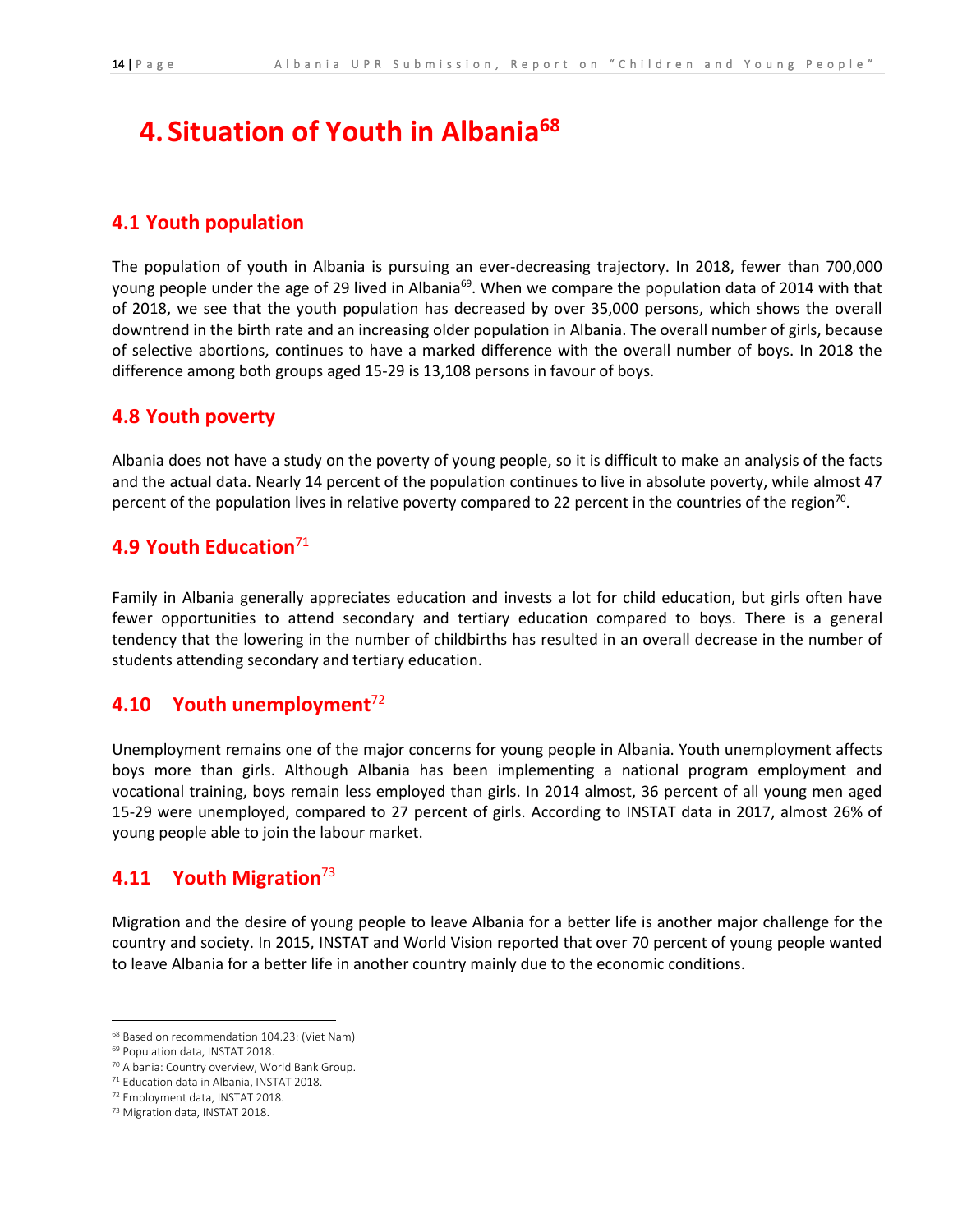## **4.12 Youth Crime**

According to the Ministry of Justice and INSTAT, during the last four years almost half of the sentenced inmates for crimes in Albania were young people between 14-30 years old. Data for 2017 shows that there is an increase in youth criminality in the country and, consequently, of new convicts. From 2016 to 2017, the number of youth convictions increased by 259, a worrying increase, probably due to the lack of programs and rehabilitation centres for young people who commit criminal offenses in Albania<sup>74</sup>.

## **4.13 Youth Participation**

Young people's participation in politics and decision-making processes remains very low<sup>75</sup>. Based on the CRCA and ANYN Report, about 73% of young people in Albania said that the Government's did not support their participation and representation in decision-making processes at national and local structures<sup>76</sup>. Referring to the report "young people are being used only as a political background, while there is no effective participation in policy-making and decision-making at all levels, while there is a significant lack of support from the Government".

# **5. List of Recommendations**

# **5.1 Recommendations for the improvement of children rights**

- Policies and practices at central and local level should ensure that every child is protected in the family, school and community;
- Community services should be fully funded from the Government. Social services should be harmonized, supportive and support the integration of children and their families;
- Albania should take all the possible measures to support and strengthen the family;
- Children's rights should be respected in every childcare institution and we seek to have more effectiveness from the municipalities in identifying foster families.
- Every child should have universal health and social care provided free of charge;
- Albania should report annually on the health situation of children up to 18 years old;
- Albania should establish a national programme to support children living in poverty, though a national program for child nutrition in creches, kindergartens and schools;
- The Ministry of Justice should support already established Legal Aid Offices of civil society organisations, providing free protection services for children in Albania;
- Albania should apply new models of restorative justice and diversion measures in the spirit of the new Juvenile Justice Code;

 $\overline{\phantom{a}}$ <sup>74</sup> Statistical Year Book, Ministry of Justice 2017.

<sup>75</sup> Berisha F., Hazizaj A., Shtraza I., Youth participation in politics, and decision-making in Albania, CRCA Albania, 2015.

<sup>76</sup> Hazizaj A., Pulaha K., Youth in Albania 2017, A report on the implementation of the national youth policy, CRCA / ANYN, Tirana 2018.